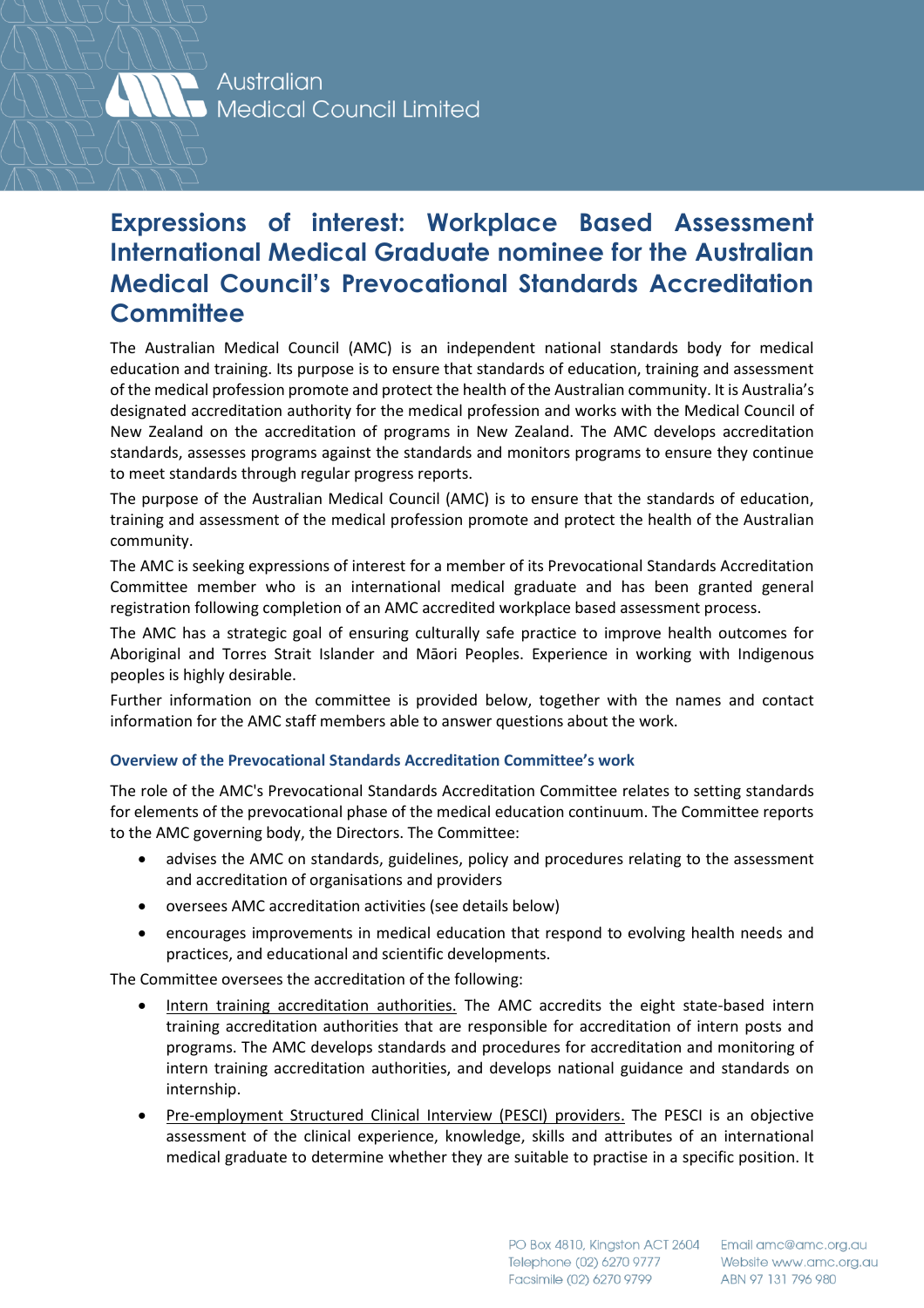consists of a structured interview using scenarios. The AMC develops guidelines and procedures for accreditation and monitoring of the three accredited PESCI providers, which align with Medical Board of Australia requirements.

• Workplace Based Assessment (WBA) providers. The WBA pathway is an alternative to the AMC clinical examination component of the assessment pathway for international medical graduates. A WBA program is a structured program (minimum six months) of on the job assessment. It tests if the candidate has an adequate and appropriate set of clinical skills and the professional qualities to practise safely within the Australian healthcare environment and cultural setting. The AMC develops guidelines and procedures for accreditation and monitoring of the ten accredited WBA providers.

The Committee is chaired by Associate Professor Andrew Singer AM. The Committee includes members appointed after consultation with the Australian Health Ministers' Advisory Council and the Confederation of Postgraduate Medical Education Councils. The Committee also includes members experienced in AMC accreditation and examination processes and medical regulation, a junior doctor and an international medical graduate, a member with a background in and knowledge of health consumer issues, directors of clinical training, and a position established to enhance the contribution of Aboriginal and Torres Strait Islander people to the AMC's accreditation processes.

### **Time Commitment**

Members of AMC committees are appointed for four-year terms.

The Committee typically meets three to four times per year, usually in Melbourne and may additionally meet by teleconference/videoconference, if required.

The Committee has a considerable workload. All members participate in the monitoring of accredited programs and providers against the accreditation standards through reviewing annual monitoring reports. These reports contain considerable reading material, and significant time is involved in reviewing the documentation.

Members may also contribute to the committee by leading discussion on an item, or by contributing to the development of policy or procedures.

As a committee member, you may also be asked to join an accreditation assessment team to assess an intern training accreditation authority during your time on the Committee.

#### **Arrangement** by the AMC to support committee members

The AMC:

- provides induction support for members
- pays a fee to members for participation in meetings of committees and for their review of reports
- pays superannuation for individual members as required under Superannuation Guarantee legislation
- arranges and meets the cost of necessary accommodation and travel
- meets the cost of meals and incidental expenditure, such as taxi fares.

The AMC does not pay for time responding to correspondence (e.g. emails) from AMC staff.

The AMC is committed to committee memberships that have a range of skills and experiences, diversity and different geographical locations and levels of academic, clinical or professional expertise.

The committee Terms of Reference and current membership can be obtained by emailing [prevac@amc.org.au.](mailto:prevac@amc.org.au.)